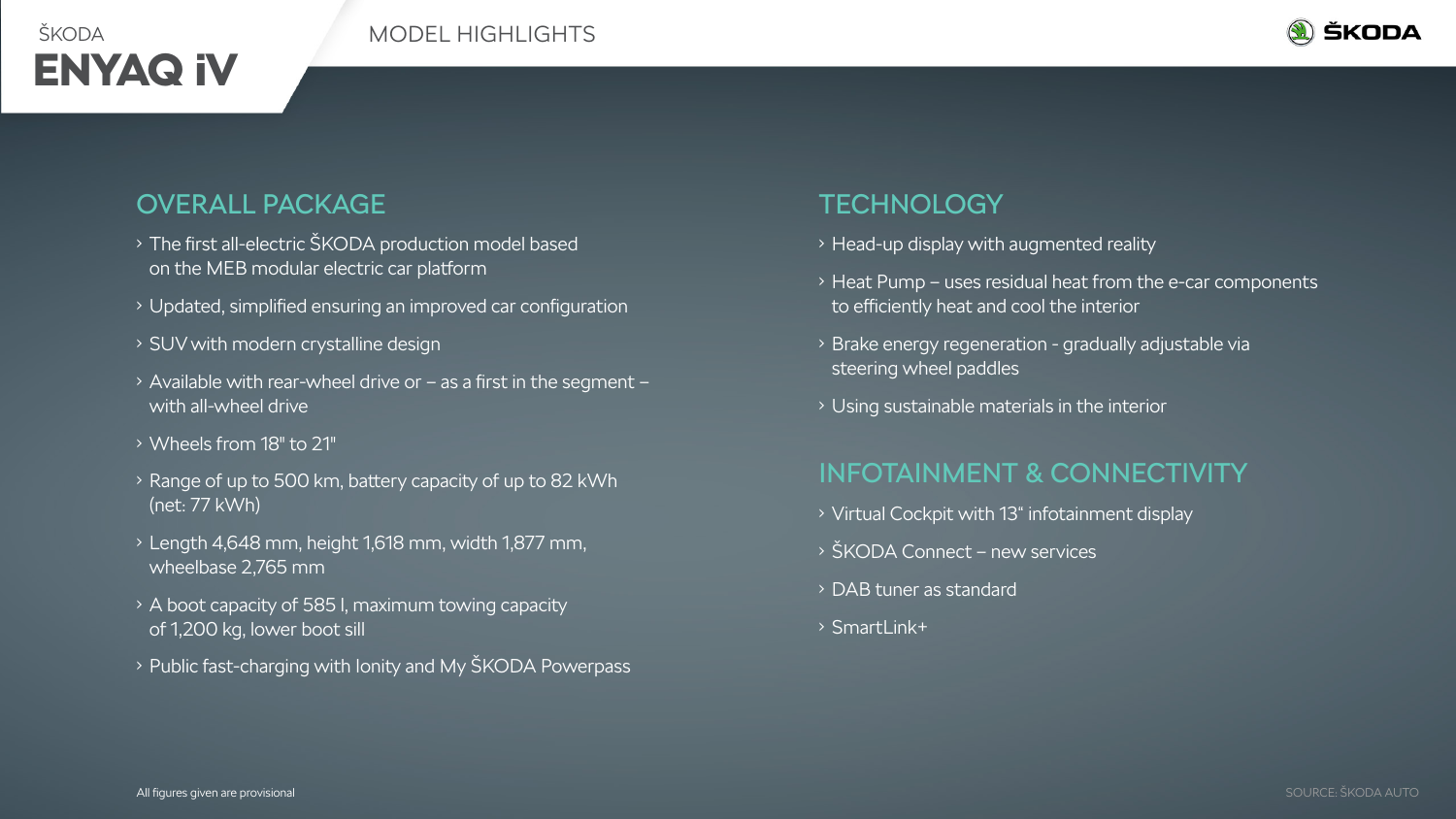



| <b>Version</b>                 | 50              | 60               | 80          | <b>80X</b>                                    | <b>vRS</b> |
|--------------------------------|-----------------|------------------|-------------|-----------------------------------------------|------------|
| Battery type                   |                 |                  | Lithium-ion |                                               |            |
| Battery capacity (gross / net) | 55 kWh / 52 kWh | 62 kWh / 58 kWh  |             | 82 kWh / 77 kWh                               |            |
| Peak power output              | 109 kW          | 132 kW           | 150 kW      | 195 kW                                        | 225 kW     |
| Max. torque                    | 220 Nm          | 310 Nm           | 310 Nm      | 425 Nm                                        | 460 Nm     |
| Acceleration 0-100 km/h        | 11.5 sec        | 9.0 sec          | 8.8 sec     | 7.0 sec                                       | 6.2 sec    |
| Range (WLTP)                   | 340 km          | 380 km           | 500 km      | 460 km                                        | 460 km     |
| Max. speed                     | 160 km/h        |                  | 160 km/h    |                                               | 180 km/h   |
| Chassis                        |                 | Rear-wheel drive |             | All-wheel drive with dual-motor configuration |            |